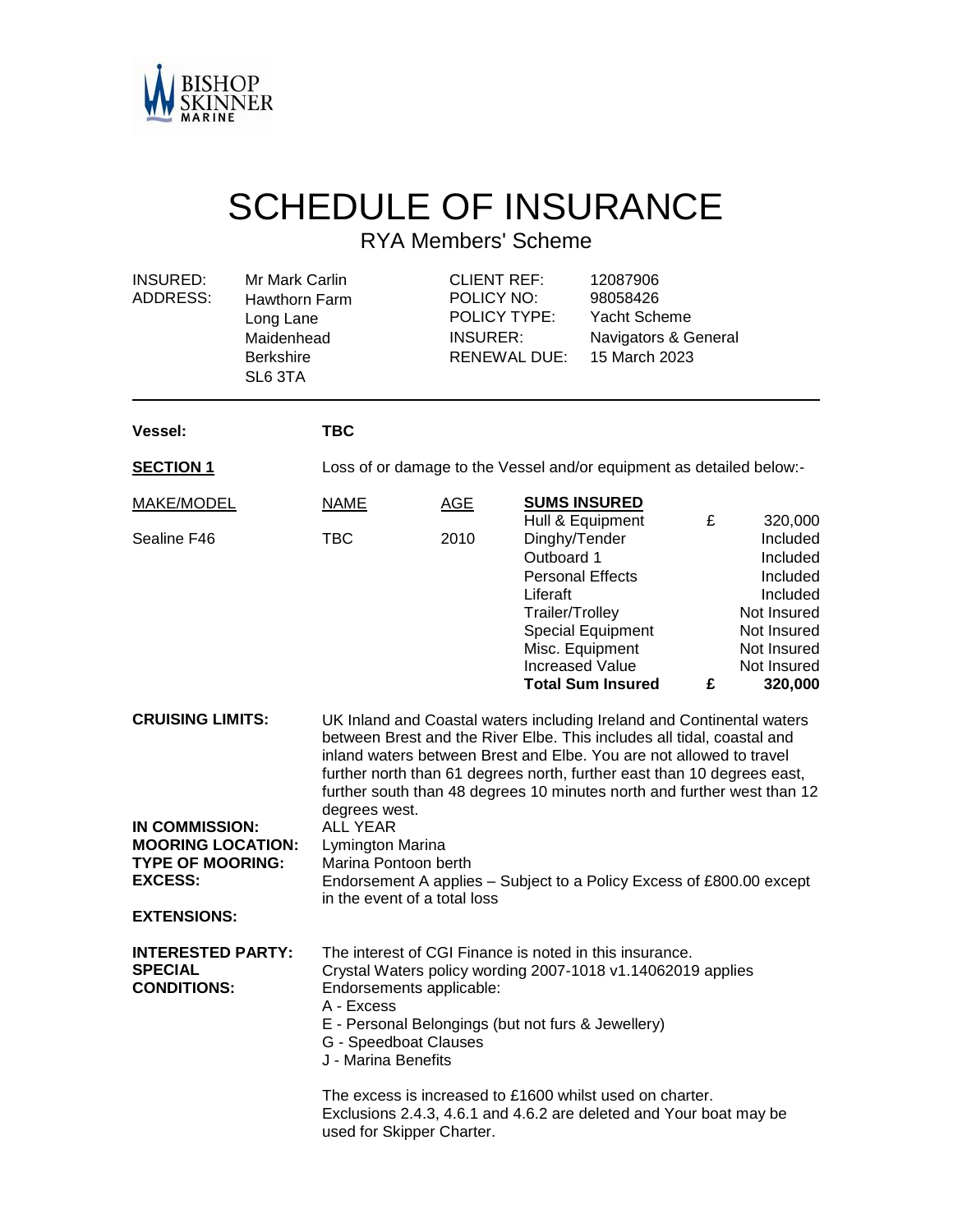

|                            | It is agreed that Your Boat may be used for chartering providing that<br>either the owner or the owner's skipper is on board and in charge at all<br>times while Your Boat is underway. The cover under this Endorsement<br>is subject to all necessary and relevant licences and certificates being in<br>force prior to and during any charter. If such licenses and certificates<br>are not in force then all cover under Your Policy will be inoperative.<br>This Policy does not cover Communicable Diseases;<br>Any loss, damage, liability, claim, cost or expense of whatsoever nature,<br>directly or indirectly caused by, contributed to by, resulting from, arising<br>out of, or in connection with the following:<br>a Communicable Disease; or<br>a)<br>b)<br>the fear or threat (whether actual or perceived) of a<br>Communicable Disease regardless of any other cause or event<br>contributing concurrently or in any other sequence thereto.<br>This exclusion does not however apply to the following:<br>Section B - Public liability in respect of:<br>food or drink poisoning; or<br>1)<br>Legionnaires' disease (if specifically covered by an<br>2)<br>endorsement applied to this policy but only to the extent of cover<br>expressly stated as being provided under the endorsement).<br>Definitions |
|----------------------------|----------------------------------------------------------------------------------------------------------------------------------------------------------------------------------------------------------------------------------------------------------------------------------------------------------------------------------------------------------------------------------------------------------------------------------------------------------------------------------------------------------------------------------------------------------------------------------------------------------------------------------------------------------------------------------------------------------------------------------------------------------------------------------------------------------------------------------------------------------------------------------------------------------------------------------------------------------------------------------------------------------------------------------------------------------------------------------------------------------------------------------------------------------------------------------------------------------------------------------------------------------------------------------------------------------------------------------|
|                            | For the purposes of this Exclusion, the following special meanings shall                                                                                                                                                                                                                                                                                                                                                                                                                                                                                                                                                                                                                                                                                                                                                                                                                                                                                                                                                                                                                                                                                                                                                                                                                                                         |
|                            | apply:<br>'Communicable Disease' shall mean any disease which can be<br>transmitted by means of any substance or agent from any organism to<br>another organism where:<br>the substance or agent includes, but is not limited to, a virus,<br>a)<br>bacterium, parasite or other organism or any variation thereof, whether<br>deemed living or not; and<br>b)<br>the method of transmission, whether direct or indirect, includes<br>but is not limited to, airborne transmission, bodily fluid transmission,<br>transmission from or to any surface or object, solid, liquid or gas or<br>between organisms; and<br>the disease, substance or agent can cause or threaten damage to<br>human health or human welfare or can cause or threaten damage to,<br>deterioration of, loss of value of, marketability of or loss of use of<br>property.<br>CGI finance are noted as having a financial interest as the mortgage<br>provider.                                                                                                                                                                                                                                                                                                                                                                                           |
| <b>SECTION 2</b>           | Third Party Liability Limit £5,000,000                                                                                                                                                                                                                                                                                                                                                                                                                                                                                                                                                                                                                                                                                                                                                                                                                                                                                                                                                                                                                                                                                                                                                                                                                                                                                           |
| <b>PERIOD OF INSURANCE</b> | 15 March 2022 to 14 March 2023<br>Premium after allowance of 5 year/s no claims discount<br>1,606.65<br>£<br><b>Insurance Premium Tax</b><br>192.80<br>£<br>Documentation Fee<br>25.00<br>£<br><b>Total Amount Due</b><br>£<br>1,824.45                                                                                                                                                                                                                                                                                                                                                                                                                                                                                                                                                                                                                                                                                                                                                                                                                                                                                                                                                                                                                                                                                          |

Dated: 15 March 2022